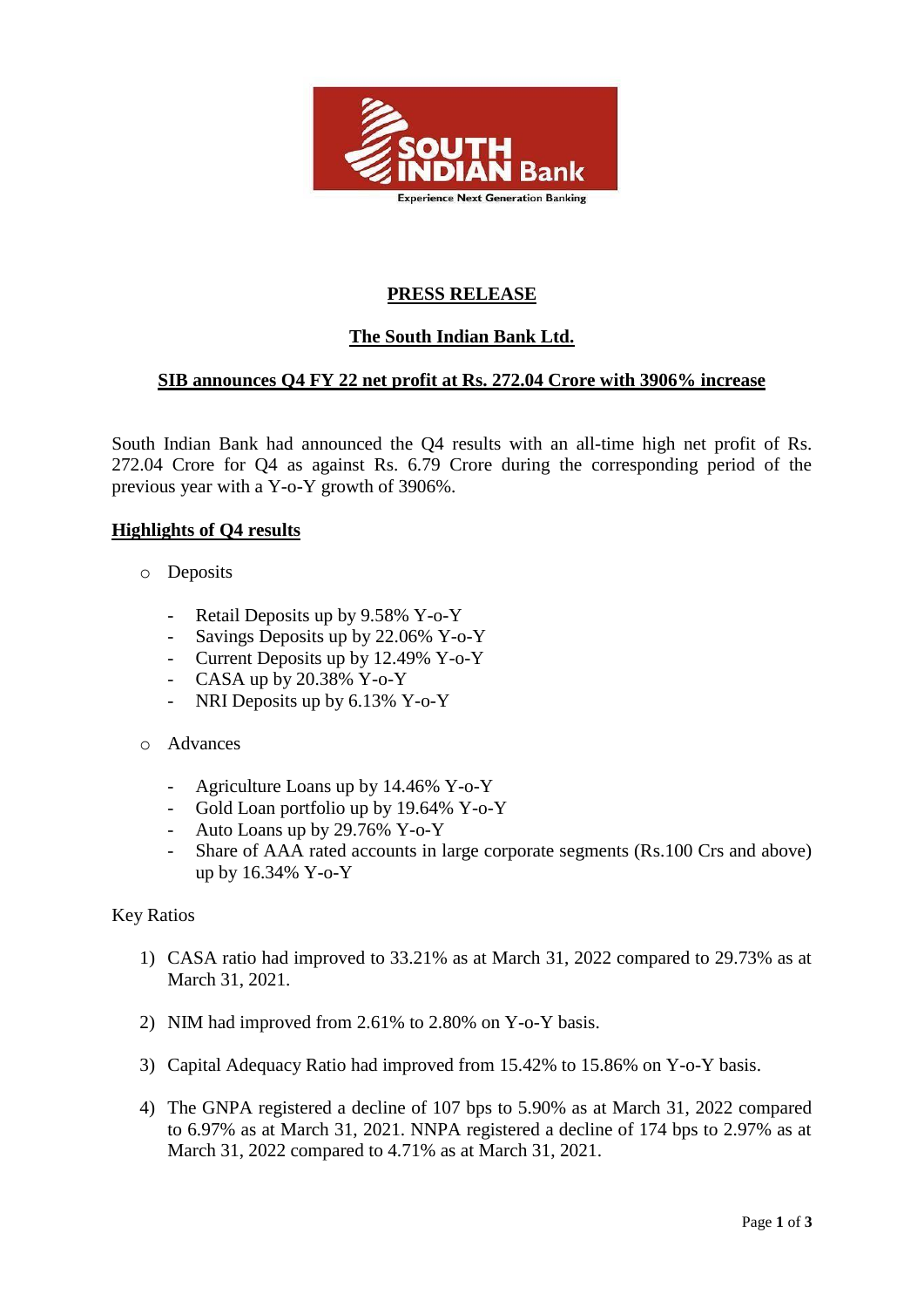5) Provision Coverage Ratio had improved from 58.73% to 69.55% on Y-o-Y basis

|                         | <b>Quarter Ended</b> | <b>Quarter Ended</b> |        |               |
|-------------------------|----------------------|----------------------|--------|---------------|
|                         | 31.03.22             | 31.12.21             | Growth | $\frac{6}{9}$ |
| <b>Retail Deposits</b>  | 85,320               | 84,151               | 1,169  | 1.39%         |
| Advance                 | 61,816               | 59,226               | 2,590  | 4.37%         |
| <b>NRI</b> Deposit      | 27,441               | 27,144               | 297    | 1.09%         |
| <b>Current Deposits</b> | 4,862                | 4,660                | 202    | 4.33%         |
| <b>Savings Deposits</b> | 24,740               | 23,569               | 1,171  | 4.97%         |
| CASA                    | 29,601               | 28,229               | 1,372  | 4.86%         |
| Gross NPA %             | 5.90                 | 6.56                 | $-66$  | <b>BPS</b>    |
| Net NPA %               | 2.97                 | 3.52                 | $-55$  | <b>BPS</b>    |
| Provisions excl tax     | 77.71                | 346.37               | $-269$ | $-77.56%$     |
| Net Profit after tax    | 272.04               | $(-)50.31$           | 322    | 640.73%       |

### **Q4 – Q-o-Q growth** *Rs. in Crore*

# **Yearly – Y-o-Y growth** *Rs. in Crore*

|                         | <b>Year Ended</b> | <b>Year Ended</b> |        |               |
|-------------------------|-------------------|-------------------|--------|---------------|
|                         | 31.03.22          | 31.03.21          | Growth | $\frac{6}{6}$ |
| <b>Retail Deposits</b>  | 85,320            | 77,857            | 7,463  | 9.59%         |
| Advance                 | 61,816            | 59,418            | 2,398  | 4.04%         |
| <b>NRI</b> Deposit      | 27,441            | 25,855            | 1,586  | 6.13%         |
| <b>Current Deposits</b> | 4,862             | 4,321             | 541    | 12.52%        |
| <b>Savings Deposits</b> | 24,740            | 20,269            | 4,471  | 22.06%        |
| CASA                    | 29,601            | 24,590            | 5,011  | 20.38%        |
| Gross NPA %             | 5.90              | 6.97              | $-107$ | <b>BPS</b>    |
| Net NPA %               | 2.97              | 4.71              | $-174$ | <b>BPS</b>    |
| Provisions excl tax     | 1339.56           | 1574.94           | $-235$ | $-14.95%$     |
| Net Profit after tax    | 44.98             | 61.91             | $-17$  | 27.35%        |

Mr. Murali Ramakrishnan, MD & CEO of the Bank, while announcing the results said that during the year FY 22, Bank could register growth in the desired segments like CASA & Retail Deposits on liability side and highly rated accounts in Corporate Segment, Gold Loan, Auto Loan etc on asset side.

During the year ended March 31, 2022, the bank could make a robust recovery and upgradation in NPA accounts amounting to Rs.1307 Crore compared to Rs.324 Crore during the corresponding period of previous year and the same had helped the Bank in substantially reducing the NPA levels.

The Capital Adequacy Ratio of the Bank had improved from 15.42% as on March 31, 2021 to 15.86% as on March 31, 2022.

Mr. Murali added that, the Bank had seen major shifts over last one year in the key functional areas viz. Digital Banking, Asset Structure, Revamping Branch Structure, New Business